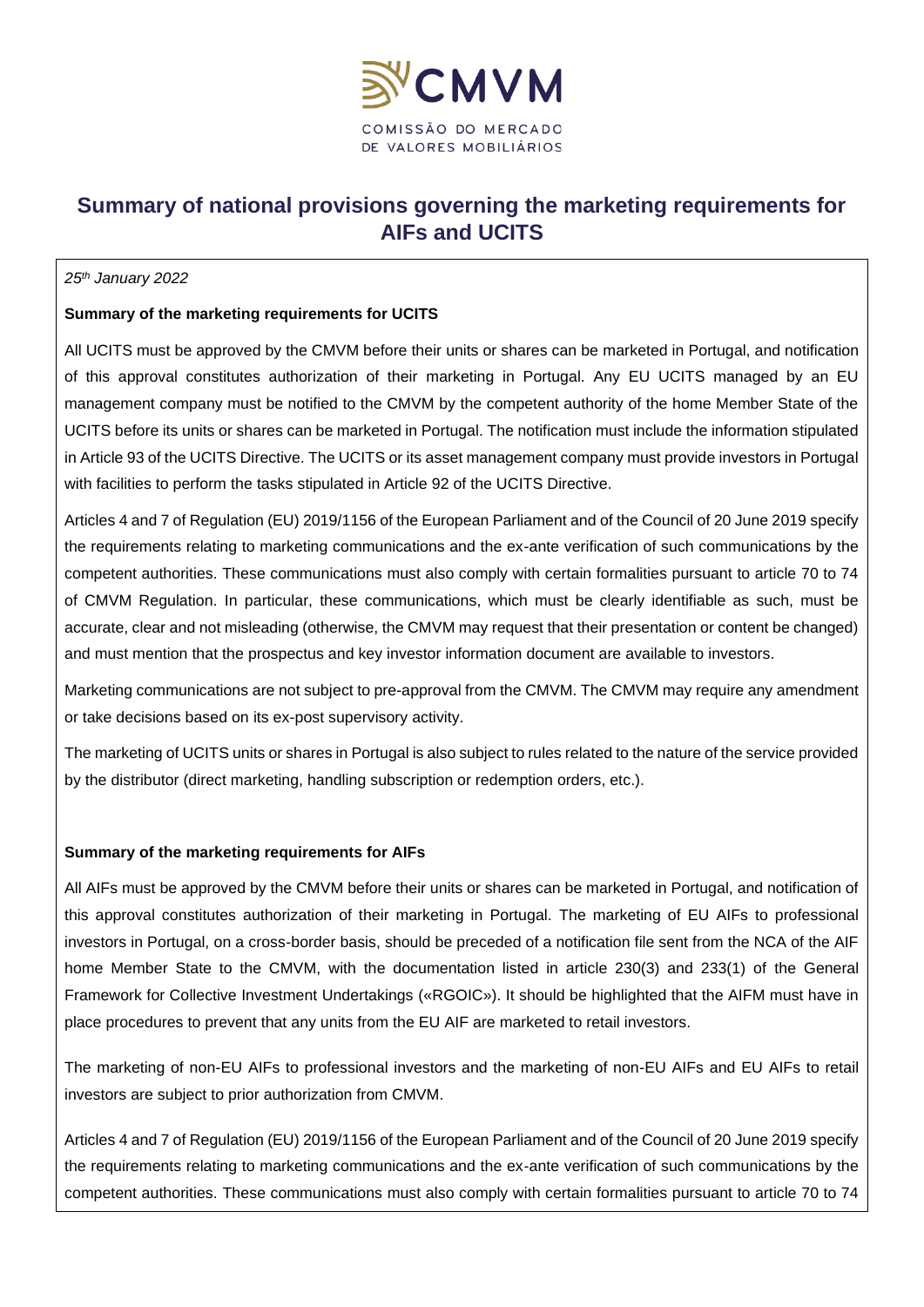

of CMVM Regulation no. 02/2015. In particular, these communications, which must be clearly identifiable as such, must be accurate, clear and not misleading (otherwise, the CMVM may request that their presentation or content be changed) and must mention that the prospectus and key investor information document are available to investors.

When an asset management company authorized in Portugal, management company authorized in another Member State of the European Union or the European Economic Area, or manager established in a third country intends to market AIF units or shares to retail clients in Portugal, it must provide these clients with facilities to perform the tasks mentioned in article 230 to 237-B of the RGOIC.

The marketing of AIF units or shares in Portugal is also subject to rules related to the nature of the service provided by the distributor (direct marketing, handling subscription or redemption orders, etc.).

-------------------------

#### **Legislation and weblinks:**

- the General Framework for Collective Investment Undertakings («RGOIC»), Approved by Law No. 16/2015, of 24<sup>th</sup> February, as amended to date [\(English version](https://www.cmvm.pt/en/Legislacao/LegislacaoComplementar/OrganismosdeInvestimentoColetivo/Pages/RGOIC.aspx?v=) and [Portuguese version\)](https://www.cmvm.pt/pt/Legislacao/Legislacaonacional/Regulamentos/Pages/Reg_3_2020.aspx?v=);
- The CMVM Regulation No. [02/2015,](https://www.cmvm.pt/pt/Legislacao/Legislacaonacional/Regulamentos/Pages/Reg2015_2.aspx?v=) as amended to date.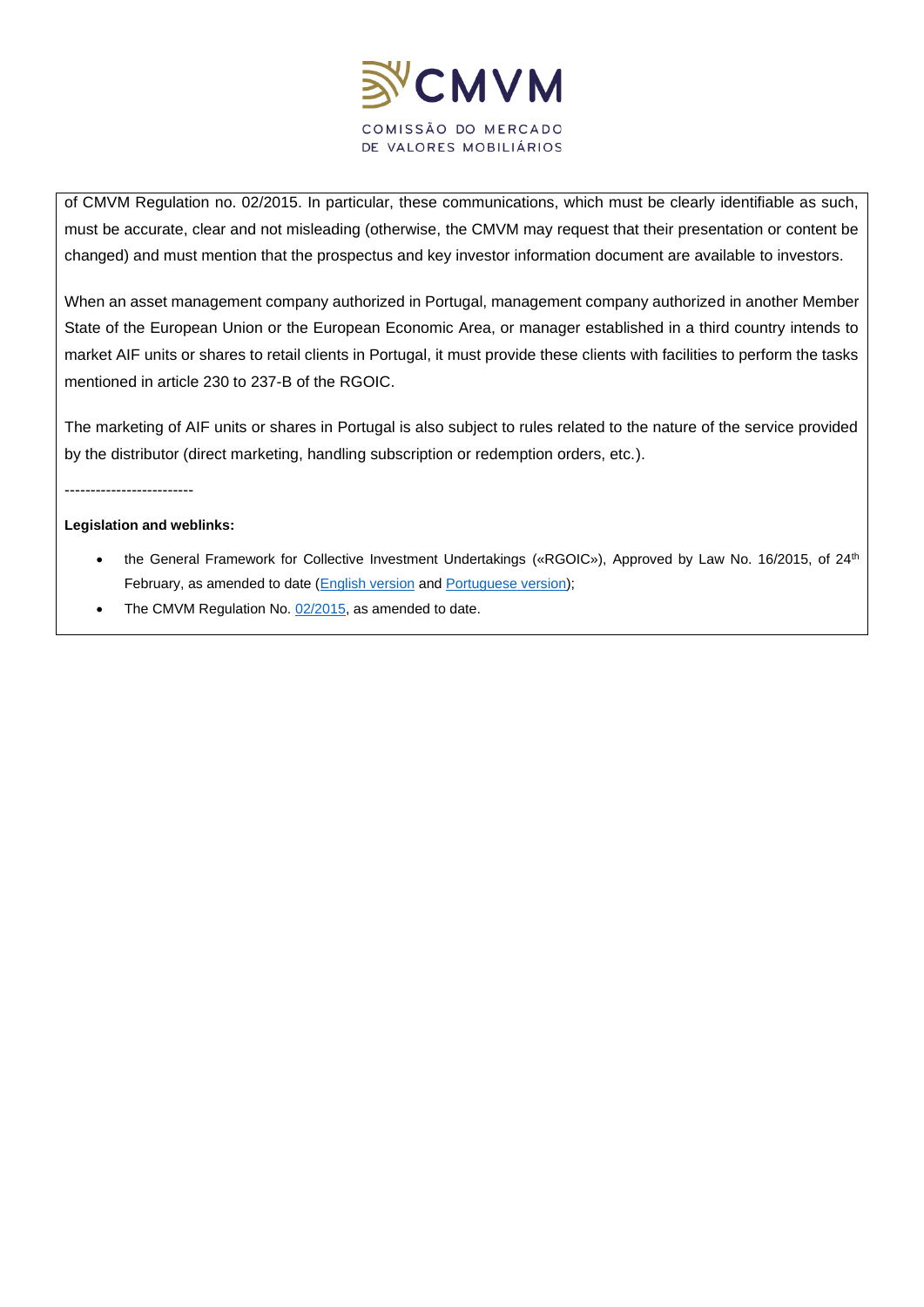

# **National provisions governing the marketing requirements for AIFs and UCITS**

#### *25th January 2022*

This page contains information on the national laws, regulations and administrative provisions governing the marketing requirements referred to in Article 5(1) of Regulation (EU) 2019/1156 of the European Parliament and of the Council of 20 June 2019 on facilitating cross-border distribution of collective investment undertakings.

# **Marketing requirements for UCITS**

*(a) format and content of marketing material, including identification of the information and documents to be notified to the competent authority prior to beginning of marketing:*

UCITS marketing material, which encompass its legal documents and any marketing communication, should comply with the applicable legal requirements foreseen in the General Framework for Collective Investment Undertakings (hereafter «RGOIC») and CMVM Regulation no. 2/2015 (hereafter «CMVM Regulation»). The UCITS legal documents should comply with articles 153 to 159 of RGOIC and articles 63 to 65 of CMVM Regulation and specific templates and content are foreseen in Annexes 7 and 8.1 of the CMVM Regulation.

Prior to the beginning of any marketing activity, a draft distribution agreement, an acceptance confirmation from the appointed distribution entity and updated versions of the UCITS legal documents must be communicated by the UCITS management company to the CMVM and are subject to a non-opposition procedure.

Any change to the UCITS legal documents and to the distribution agreement must be pre-communicated by the UCITS management company to the CMVM and are subject to a non-opposition procedure.

# *(b) verification of marketing communications by the competent authority:*

Marketing communications shall only be used after the UCITS' initial authorization procedure is concluded with the CMVM and it shall not contain statements which contradict or diminish the importance of the information included, where required, in the UCITS legal documents [article 152 of RGOIC]. Mandatory mentions, foreseen in article 72 of CMVM Regulation, must be included. Information on UCITS risk and past returns shall comply with articles 70, 71, 73 and 74 of CMVM Regulation. Marketing communications are not subject to pre-approval from the CMVM. The CMVM may require any amendment or take decisions based on its ex-post supervisory activity.

# *(c) passporting regime:*

The marketing of EU UCITS in Portugal, on a cross-border basis, should be preceded of a notification file sent from the NCA of the EU UCITS home Member State to the CMVM, with the documentation listed in article 196(1) of RGOIC. It should be highlighted that the notification file encompasses the document with the specific conditions for the marketing of the EU UCITS in Portugal, which it includes at least the following information: UCITS, sub-funds and classes available for distribution, main charges levied on the investor, information on the nature, functioning and main risks of the UCITS and its sub-funds (it may be used a valid link to where this information is made available to all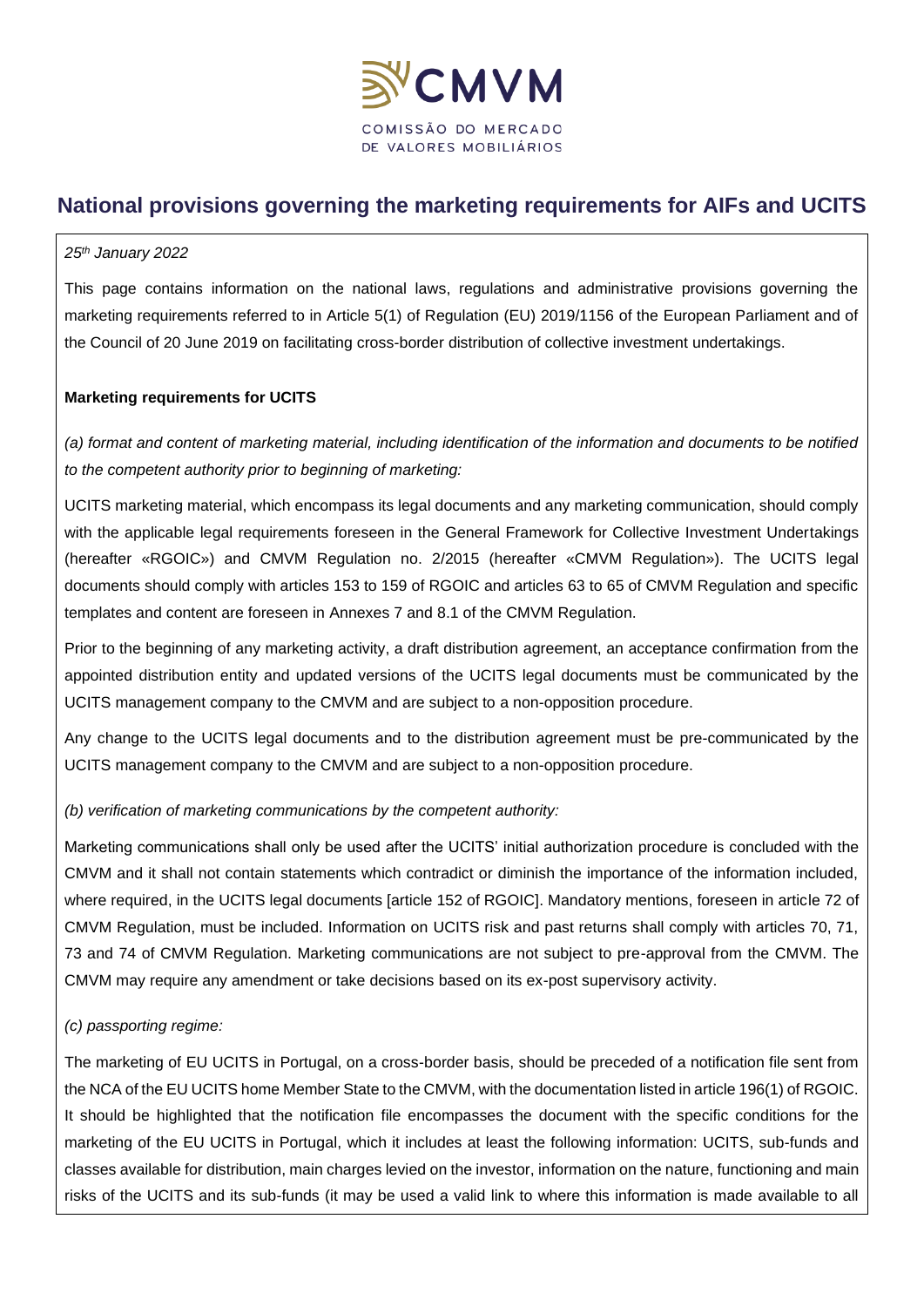

investors), targeted market and mains information on tax aspects. If the EU Management Company appoints a local distribution entity, the specific conditions for the marketing of the EU UCITS in Portugal should name the appointed distributor.

Both the EU UCITS KIID and the document with the specific conditions for the marketing of the EU UCITS in Portugal should be translated to Portuguese language. All mechanisms should be in place in order to ensure the equal treatment of investors from the UCITS Management Company.

EU UCITS marketed in Portugal on a cross-border basis, the EU Management Company must notify the CMVM of any change to the information contained in the documents listed in article 196(1) of RGOIC, one month prior to their effectiveness.

# *(d) reporting obligations in relation to marketing activity:*

The appointed distribution entity of the EU UCITS marketed on a cross-border basis shall report to the CMVM, on a monthly basis, information regarding the marketing activity of the UCITS in accordance with the CMVM Regulation No. 06/2020.

# *(e) de-notification of arrangements made for marketing:*

The EU UCITS de-notification procedure is foreseen in article 201-A of the RGOIC and it transposes to the national legal framework the requirements foreseen in article 93a of the Directive (EU) of the European Parliament and of the Council of 20 June 2019.

# *(f) other rules governing the marketing of UCITS:*

The marketing of UCITS may encompass the provision of services by an asset management company or an EU management company which are subject to conduct of business rules foreseen in the Securities Code. Other relevant legal provisions may be anti-money laundering or financing terrorism legal requirements and local tax legal regimes. Tax law falls outside the CMVM supervisory duties.

*Disclaimer: The CMVM has taken reasonable care to ensure that the information on the national provisions governing the marketing requirements for UCITS in Portugal included on this webpage is up-to-date and complete. The CMVM is not responsible for maintaining external websites and is not liable for any error or omission on any external website to which hyperlinks are provided on this webpage.*

# **Marketing requirements for AIFs**

*(a) prior authorisation for marketing:*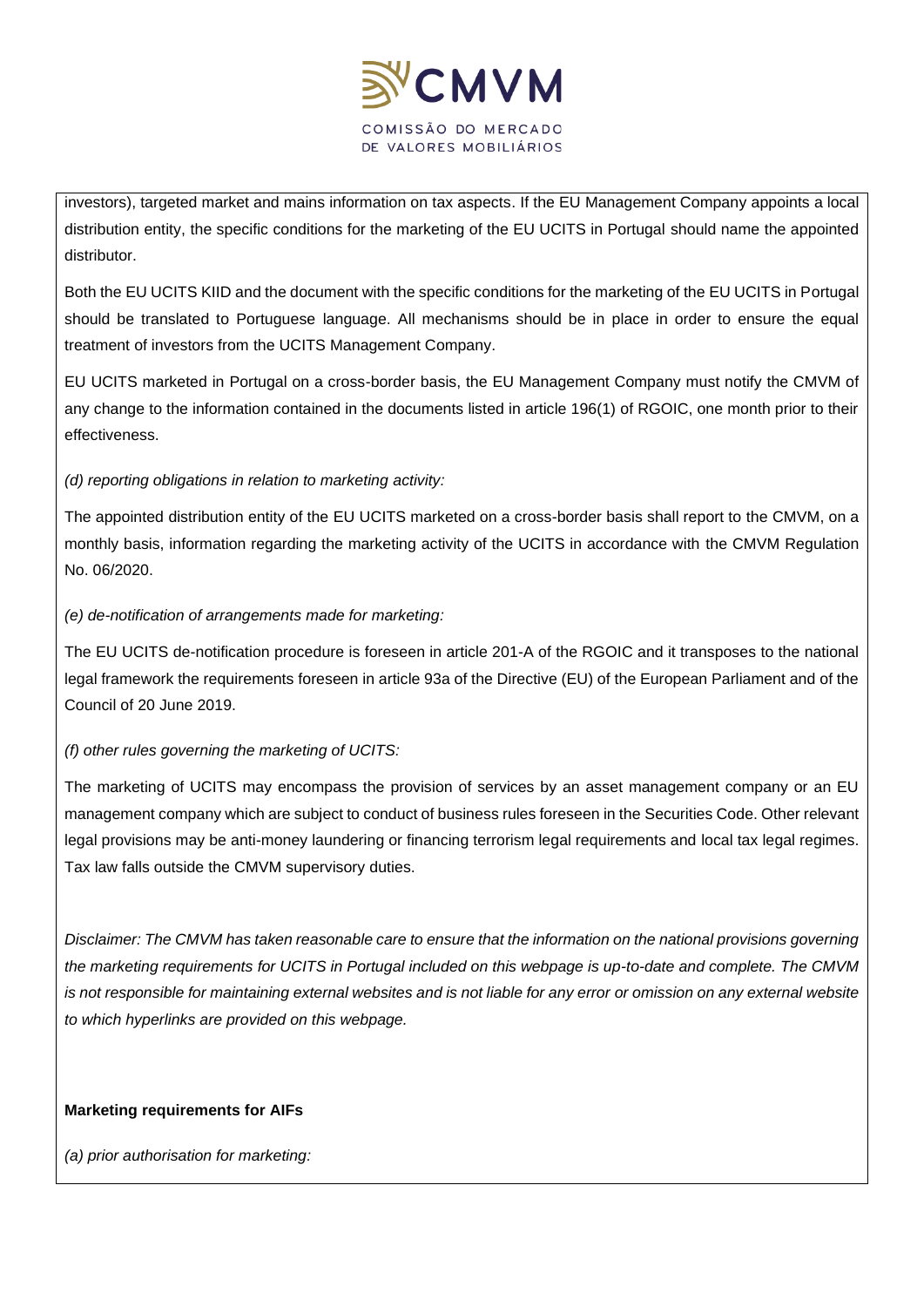

AIFs marketing material, which encompass its legal documents and any marketing communication, should comply with the applicable legal requirements foreseen in the General Framework for Collective Investment Undertakings (hereafter «RGOIC») and CMVM Regulation n.º 2/2015 (hereafter «CMVM Regulation»). The AIFs legal documents should comply with articles 153 to 159 and 221 of RGOIC and articles 63 to 65 of CMVM Regulation and specific templates and content are foreseen in Annexes 7 and 8.2 and 8.3 of CMVM Regulation. Prior to the beginning of marketing, a draft distribution agreement, an acceptance confirmation from the appointed distribution entity and updated versions of open-ended and closed-ended (marketed to the public) AIFs legal documents must be communicated by the AIFM to the CMVM and are subject to its non-opposition decision. AIFs marketed exclusively to professional investors must solely communicate the same set of documents to the CMVM.

Any change to the open-ended and closed-ended (marketed to the public) AIFs legal documents and to the distribution agreement must be communicated by the AIFM to the CMVM and are subject to its non-opposition decision. AIF marketed exclusively to professional investors must solely communicate the same set of documents to CMVM.

*(b) format and content of marketing material, including identification of the information and documents to be notified to the competent authority prior to beginning of marketing:*

Marketing communications shall only be used after the AIF's initial authorization is issued by CMVM and it shall not contain statements which contradict or diminish the importance of the information included, where required, in the AIFs legal documents [article 152 of RGOIC]. Mandatory mentions, foreseen in article 72 of CMVM Regulation, must be included. Information on AIFs risk and past returns shall comply with articles 70, 71, 73 and 74 of CMVM Regulation. Marketing communications are not subject to pre-approval from the CMVM, unless from closed-ended AIF offered to the public.

*(c) verification of marketing communications by the competent authority:*

The CMVM may require any amendment or take decisions based on its ex-post supervisory activity.

*(d) marketing to retail investors or to professional investors:*

The marketing of EU AIFs to professional investors in Portugal, on a cross-border basis, should be preceded of a notification file sent from the NCA of the AIF home Member State to the CMVM, with the documentation listed in article 230(3) and 233(1) of RGOIC. It should be highlighted that the AIFM must have in place procedures to prevent that any units from the EU AIF are marketed to retail investors.

The marketing of non-EU AIFs to professional investors and the marketing of non-EU AIFs and EU AIFs to retail investors are subject to prior authorization from CMVM. For further information, consult the applicable authorization application forms [\[professional investors](https://www.cmvm.pt/pt/SDI/DossierDeRegisto/oic/Documents/Autoriza%c3%a7%c3%a3o%20da%20comercializa%c3%a7%c3%a3o%20em%20Portugal%20junto%20de%20investidores%20profissionais%20de%20OIA%20de%20pa%c3%ads%20terceiro%20ou%20UE.docx) | [retail investors\]](https://www.cmvm.pt/pt/SDI/DossierDeRegisto/oic/Documents/Autoriza%c3%a7%c3%a3o%20para%20comercializa%c3%a7%c3%a3o%20junto%20de%20investidores%20n%c3%a3o%20profissionais%20de%20OIA%20da%20UE%20ou%20de%20pa%c3%ads%20terceiro.docx).

*(e) reporting obligations in relation to marketing:*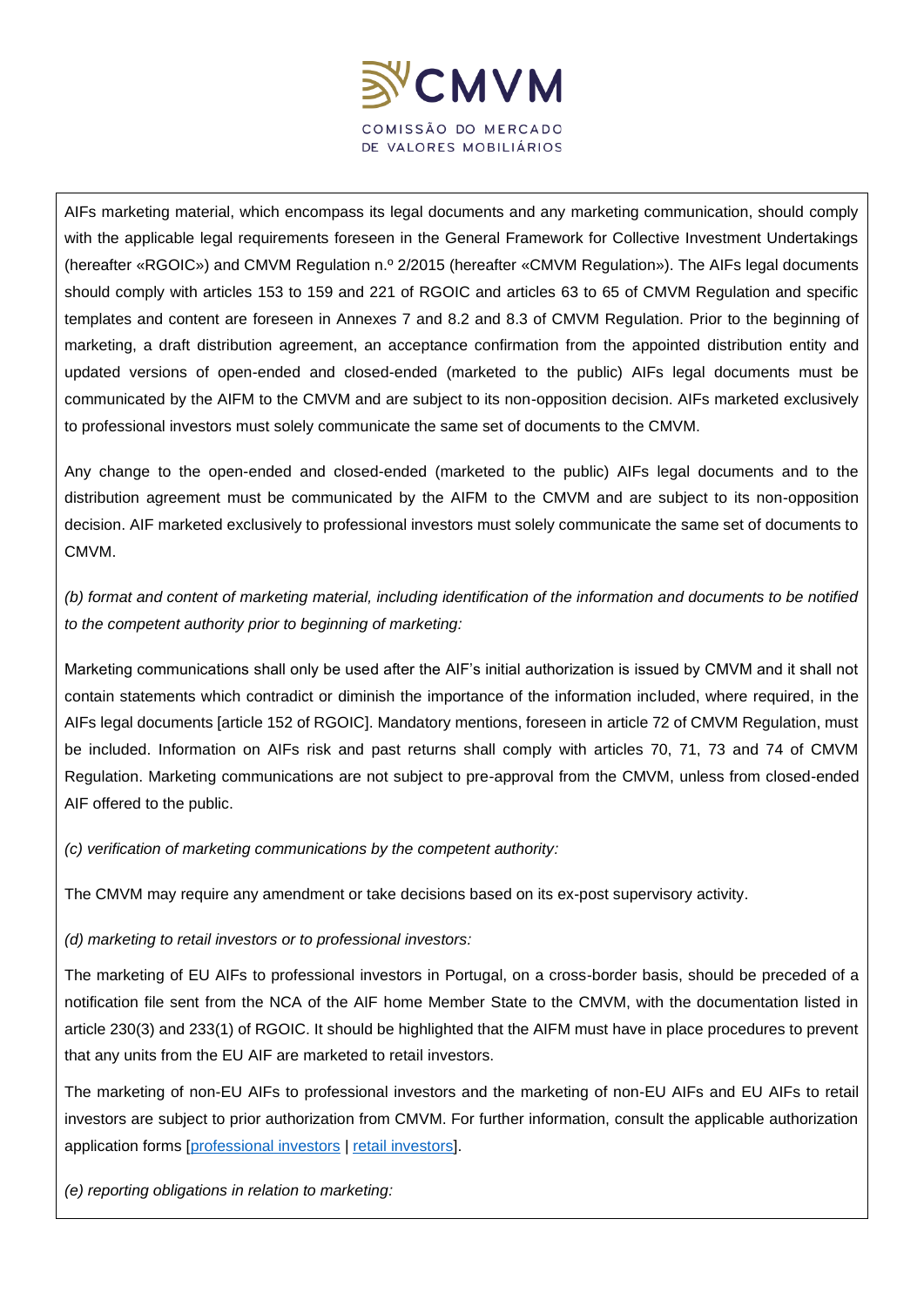

The appointed distribution entity of the AIFs marketed on a cross-border basis shall report to the CMVM, on a monthly basis, information regarding the marketing activity of the AIFs in accordance with the CMVM Regulation No. 06/2020. However, for the time being, the CMVM is not enforcing the reporting obligations foreseen in the abovementioned CMVM Regulation, concerning AIFs.

# *(f) passporting regime;*

Any material changes to the information provided to the CMVM must be communicated by the UE-AIF Home NCA, in case of an UE-AIF marketed in Portugal to professional investors on a cross-border basis, or by the AIFM, according to articles 233 and 237.º-A of RGOIC, respectively.

#### *(i) de-notification of arrangements made for marketing:*

The EU AIFs de-notification procedure is foreseen in article 233-A of the RGOIC and it transposes to the national legal framework the requirements foreseen in article 32a of the Directive (EU) of the European Parliament and of the Council of 20 June 2019.

#### *(j) other rules governing the marketing of AIFs:*

The marketing of AIFs may encompass the provision of services by an AIFM or an EU AIFM which are subject to conduct of business rules foreseen in the Securities Code. Other relevant legal provisions may be anti-money laundering or financing terrorism legal requirements and local tax legal regimes. Tax law falls outside the CMVM supervisory duties.

-------------------------

#### **Legislation and weblinks:**

- the General Framework for Collective Investment Undertakings («RGOIC»), Approved by Law No. 16/2015, of 24<sup>th</sup> February, as amended to date [\(English version](https://www.cmvm.pt/en/Legislacao/LegislacaoComplementar/OrganismosdeInvestimentoColetivo/Pages/RGOIC.aspx?v=) and [Portuguese version\)](https://www.cmvm.pt/pt/Legislacao/Legislacaonacional/Regulamentos/Pages/Reg_3_2020.aspx?v=);
- The CMVM Regulation No. [02/2015,](https://www.cmvm.pt/pt/Legislacao/Legislacaonacional/Regulamentos/Pages/Reg2015_2.aspx?v=) as amended to date;
- The CMVM Regulation No. [06/2020;](https://www.cmvm.pt/pt/Legislacao/Legislacaonacional/Regulamentos/Documents/Regulamento%20da%20CMVM%206_2020.pdf)
- Securties Code:

#### -------------------------

*Disclaimer: The CMVM has taken reasonable care to ensure that the information on the national provisions governing the marketing requirements for AIFs in Portugal included on this webpage is up-to-date and complete. The CMVM is not responsible for maintaining external websites and is not liable for any error or omission on any external website to which hyperlinks are provided on this webpage.*

#### **Other requirements**

In addition to the provisions referred to above, which are set out specifically for the marketing of UCITS and AIFs, there may be other legal provisions that may apply when marketing them in Portugal, although they are not specifically